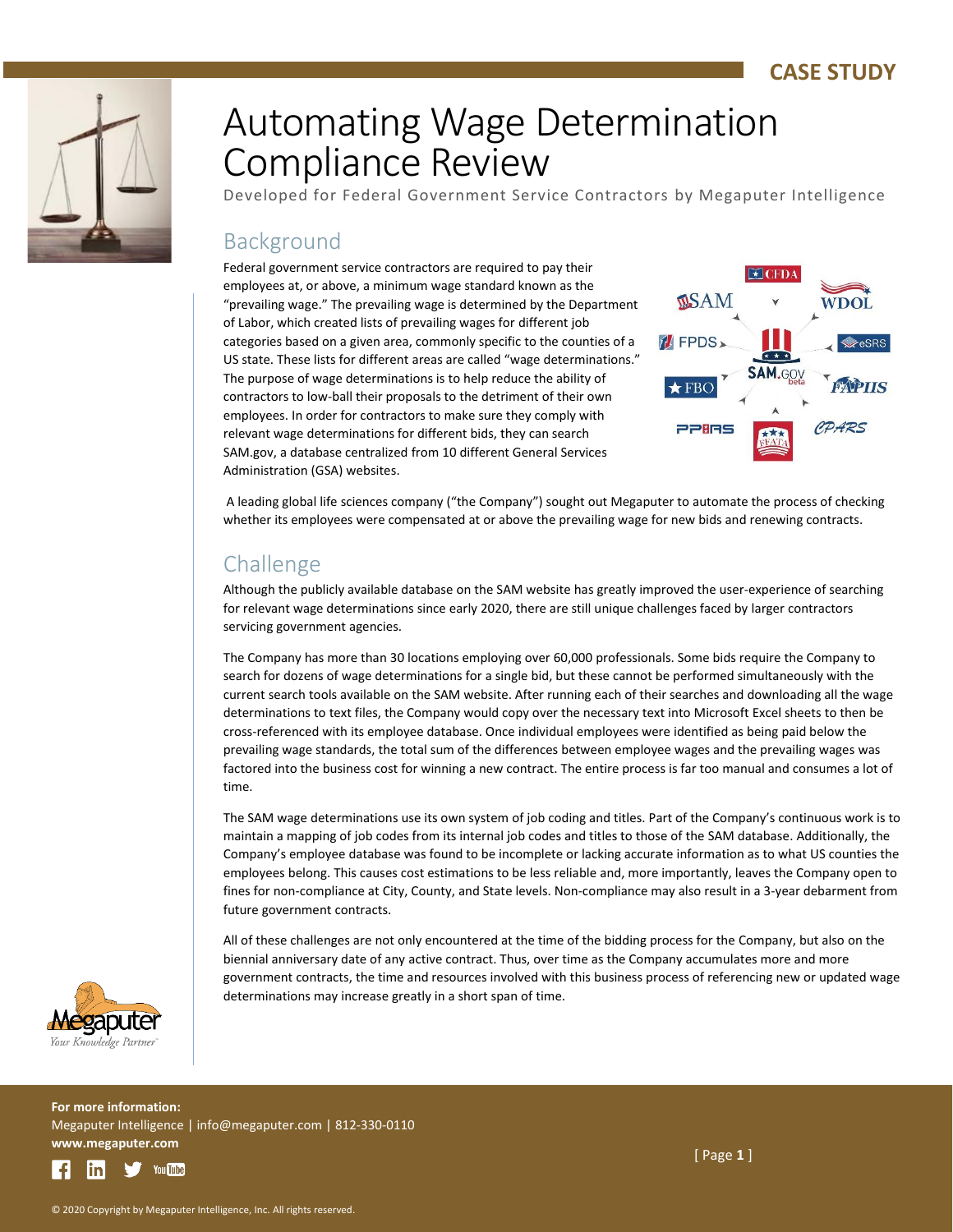#### Solution

Megaputer Intelligence developed a solution for automating the wage determination process with the help of its proprietary data and text analysis software, PolyAnalyst™. While collaborating with the Company's Compensation Specialist, additional custom features were developed to reduce the need for visiting the SAM website, which enables the solution to process new information automatically for each new bid and run checks to verify the compliance of all active contracts.

The solution provided a more accessible and structured database with up-to-date wage determination information. The first step in developing this solution was the extraction of the entire SAM database for wage determinations that apply to the Service Contract Act (SCA). In February 2022, there were 887 wage determinations extracted into plain text and fed to PolyAnalyst for data preprocessing and analysis. The raw data was parsed in stages, first by wage determinations, then by job categories and job titles. This process conveniently maintained all associated attributes of these given areas, including the revision numbers, last revision dates, and relevant executive orders that may apply. The resulting database could be easily filtered, searched, or explored via a web-based dashboard or the PolyAnalyst API.

|                | $\equiv$ $\blacksquare$ PolyAnalyst Web Report |   |                 |                                                                        |                                                                                                                                                                                                                           |                                        |                                            | SCACk- SCA Compliance Check                 |   |                          |                                                                               |                             |
|----------------|------------------------------------------------|---|-----------------|------------------------------------------------------------------------|---------------------------------------------------------------------------------------------------------------------------------------------------------------------------------------------------------------------------|----------------------------------------|--------------------------------------------|---------------------------------------------|---|--------------------------|-------------------------------------------------------------------------------|-----------------------------|
|                |                                                |   |                 |                                                                        | Note: if the number of Vilage Determinations on the right subpet is ass than the number extreded izeen at the bottom of this page). then go to the "Reveal Entert expert are of the builded net of Vilage Determinations. |                                        |                                            |                                             |   |                          |                                                                               |                             |
|                |                                                |   |                 | <b>SCA Wage Determinations Search Matrix</b>                           |                                                                                                                                                                                                                           |                                        |                                            |                                             |   |                          | $\equiv x \cdot x$                                                            |                             |
| 进              | State                                          | 挂 | $\frac{1}{n+1}$ | County<br>$1\frac{1}{2}$                                               | $\mathbb{R}^2$<br>Job Category                                                                                                                                                                                            | Iš:                                    | 固                                          | Job Title                                   | 挂 | Wage Determination<br>H. | 2 Revision No. 1                                                              | <b>Wage Determinations:</b> |
| AK             |                                                |   | ABBEVILLE       |                                                                        | Administrative Support And Clerical Occupations                                                                                                                                                                           |                                        | Accounting Clerk I                         |                                             |   | 2015-5856                | 16                                                                            |                             |
| AL.            |                                                |   | <b>ACADIA</b>   |                                                                        | Automotive Service Occupations                                                                                                                                                                                            |                                        | Accounting Clerk II                        |                                             |   | 2015-5855                | 15                                                                            | 1,759                       |
| AR             |                                                |   | ACCOMACK        |                                                                        | Food Preparation And Service Occupations                                                                                                                                                                                  |                                        | Accounting Clerk III                       |                                             |   | 2015-5854                | 14                                                                            |                             |
| AS             |                                                |   | ADA             |                                                                        | Furniture Maintenance And Repair Occupations                                                                                                                                                                              |                                        | Administrative Assistant                   |                                             |   | 2015-5853                | 13                                                                            | <b>Job Categories:</b>      |
| AZ.            |                                                |   | <b>ADAIR</b>    |                                                                        | General Services And Support Occupations                                                                                                                                                                                  |                                        | Aerospace Structural Welder                |                                             |   | 2015-5852                | 12                                                                            | 21                          |
| CA             |                                                |   | <b>ADAMS</b>    |                                                                        | <b>Health Occupations</b>                                                                                                                                                                                                 |                                        |                                            | Air Crew Training Devices Instructor Pilot  |   | 2015-5851                | 11                                                                            |                             |
| co             |                                                |   | ADDISON         |                                                                        | Information And Arts Occupations                                                                                                                                                                                          |                                        |                                            | Air Traffic Control Specialist Center HFO   |   | 2015-5850                |                                                                               | <b>Job Titles:</b>          |
| CT             |                                                |   | - ADJUNTAS      |                                                                        | - Information Technology Occupations                                                                                                                                                                                      |                                        | Air Traffic Control Specialist Station HFO |                                             |   | $-2015-5849$             | w.                                                                            | 366                         |
| ne.<br>Root    |                                                |   | <b>F</b> AGUADA |                                                                        | Instructional Occupations                                                                                                                                                                                                 |                                        |                                            | Air Textile Control Spacialist Torminal MEO |   | $P$ 1016 6248            |                                                                               |                             |
|                | 2015-4452<br>2015-4452                         |   | 12<br>12        | 9/16/2019<br>9/16/2019                                                 | Mechanics And Maintenance And Repair Occupations<br>Mechanics and Maintenance and Renair Occupations                                                                                                                      | Machinery Maintenano<br>Laborer        |                                            | 26.84 23000<br>12.90 23000                  |   |                          | By direction of the Secretary of Labor   WAGE AND HOUR DIVISION               |                             |
| $\overline{ }$ |                                                |   |                 | Wage Determination No. Revision No. Date of Last Revision Job Category |                                                                                                                                                                                                                           | Job Title                              | Hourly Wage                                | Job Category ID                             |   | THE SERVICE CONTRACT ACT | I EMPLOYMENT STANDARDS ADMINISTRATION                                         |                             |
|                |                                                |   |                 |                                                                        |                                                                                                                                                                                                                           |                                        |                                            |                                             |   |                          |                                                                               |                             |
|                |                                                |   |                 |                                                                        |                                                                                                                                                                                                                           |                                        |                                            |                                             |   |                          | WASHINGTON D.C. 20210                                                         |                             |
|                | 2015-4452                                      |   | 12              | 9/16/2019                                                              | Mechanics And Maintenance And Repair Occupations                                                                                                                                                                          | Bicycle Repairer                       |                                            | 15.40 23000                                 |   |                          |                                                                               |                             |
|                | 2015-4452                                      |   | 12              | 9/16/2019                                                              | Mechanics And Maintenance And Repair Occupations                                                                                                                                                                          | Small Engine Mechani                   |                                            | 18.98 23000                                 |   |                          |                                                                               |                             |
|                | 2015-4452<br>2015-4452                         |   | 12<br>12        | 9/16/2019<br>9/16/2019                                                 | Mechanics And Maintenance And Repair Occupations<br>Mechanics And Maintenance And Repair Occupations                                                                                                                      | Scale Mechanic<br>Telecommunications N | 34.35                                      | 19.06 23000<br>23000                        |   |                          |                                                                               |                             |
|                | 2015-4452                                      |   | 12              | Q/16/7019                                                              | Mechanics And Maintenance And Repair Occupations                                                                                                                                                                          | Well Driller                           |                                            | 21.49 23000                                 |   |                          |                                                                               |                             |
|                | 2015-4452                                      |   | 12              | Q/16/2019                                                              | Mechanics and Maintenance and Repair Occupations                                                                                                                                                                          | Fire Extinguisher Repa                 |                                            | 16.54 23000                                 |   |                          |                                                                               |                             |
|                | 2015-4452                                      |   | 12              | 9/16/2019                                                              | Mechanics And Maintenance And Repair Occupations                                                                                                                                                                          | Maintenance Trades H                   |                                            | 15.37 23000                                 |   |                          | I Wage Determination No.: 2015-4452                                           |                             |
|                | 2015-4452                                      |   | 12              | Q/16/2010                                                              | Mechanics And Maintenance And Repair Occupations                                                                                                                                                                          | Heating Ventilation An                 |                                            | 20.97 23000                                 |   |                          |                                                                               |                             |
|                | 2015-4452                                      |   | 12              | 9/16/2019                                                              | Mechanics And Maintenance And Repair Occupations                                                                                                                                                                          | Aircraft Survival Flight               |                                            | 20.27 23000                                 |   | Daniel W. Simms          | Division of 1<br>Revision No.: 12                                             |                             |
| 12             | 2015-4452                                      |   | 12              | 9/16/2019                                                              | Mechanics And Maintenance And Repair Occupations                                                                                                                                                                          | Woodcraft Worker                       |                                            | 21.49 23000                                 |   | Director                 |                                                                               |                             |
|                | 2015-4452                                      |   | 12              | 9/16/2019                                                              | Mechanics And Maintenance And Repair Occupations                                                                                                                                                                          | Locksmith                              |                                            | 20.27 23000                                 |   |                          | Wage Determinations! Date Of Last Revision: 09/16/2019                        |                             |
| 14             | 2015-4452                                      |   | 12              | 9/16/2019                                                              | Mechanics And Maintenance And Repair Occupations                                                                                                                                                                          | <b>Pipefitter Maintenance</b>          |                                            | 22.25 23000                                 |   |                          |                                                                               |                             |
| 15             | 2015-4452                                      |   | 12              | 9/16/2019                                                              | Mechanics And Maintenance And Repair Occupations                                                                                                                                                                          | Telecommunications N                   |                                            | 32.43 23000                                 |   |                          |                                                                               |                             |
|                | 2015-4452                                      |   | 12              | 9/16/2019                                                              | Mechanics And Maintenance And Repair Occupations                                                                                                                                                                          | Laboratory Shelter Me                  |                                            | 20.27 23000                                 |   |                          | Note: Under Executive Order (EO) 13658 an hourly minimum wage of \$10.60 for  |                             |
|                | 2015-4452                                      |   | 12              | 9/16/2019                                                              | Mechanics And Maintenance And Repair Occupations.                                                                                                                                                                         | Telephone Lineman                      |                                            | 21.49 23000                                 |   |                          | calendar year 2019 applies to all contracts subject to the Service Contract   |                             |
|                | 2015-4452                                      |   | 12              | 9/16/2019                                                              | Mechanics And Maintenance And Repair Occupations                                                                                                                                                                          | Milwright                              |                                            | 22.77 23000                                 |   |                          |                                                                               |                             |
| 19             | 2015-4452                                      |   | 12              | 9/16/2019                                                              | Mechanics And Maintenance And Repair Occupations                                                                                                                                                                          | Fabric Worker                          |                                            | 17.81 23000                                 |   |                          | Act for which the contract is awarded (and any solicitation was Issued) on or |                             |
| 20             | 2015-4452                                      |   | $12^{12}$       | 9/16/2019                                                              | Mechanics And Maintenance And Repair Occupations                                                                                                                                                                          | Gunsmith III                           |                                            | 21.49 23000                                 |   |                          | after January 1 2015. If this contract is covered by the EO the contractor    |                             |
|                |                                                |   |                 |                                                                        |                                                                                                                                                                                                                           |                                        |                                            | $\rightarrow$                               |   |                          | must pay all workers in any dassification listed on this wage determination.  |                             |
|                |                                                |   |                 |                                                                        |                                                                                                                                                                                                                           |                                        |                                            |                                             |   |                          |                                                                               |                             |

*Figure 1: Sample web-based dashboard for filtering SCA wage determinations.*

Once the database of wage determinations was prepared and accessible, Megaputer designed an integrated model for preprocessing the client's employee database. This model connects to the employee database and audits the data for abnormalities, such as incorrect formats and missing or inaccurate location information. The majority of missing values are imputed by inferential data associated with the employee using external sources, such as GIS repositories of US zip codes, cities, counties, and states. After the data cleansing is complete, any remaining employees with missing essential information are reported to a designated HR associate to rectify the identified issues.



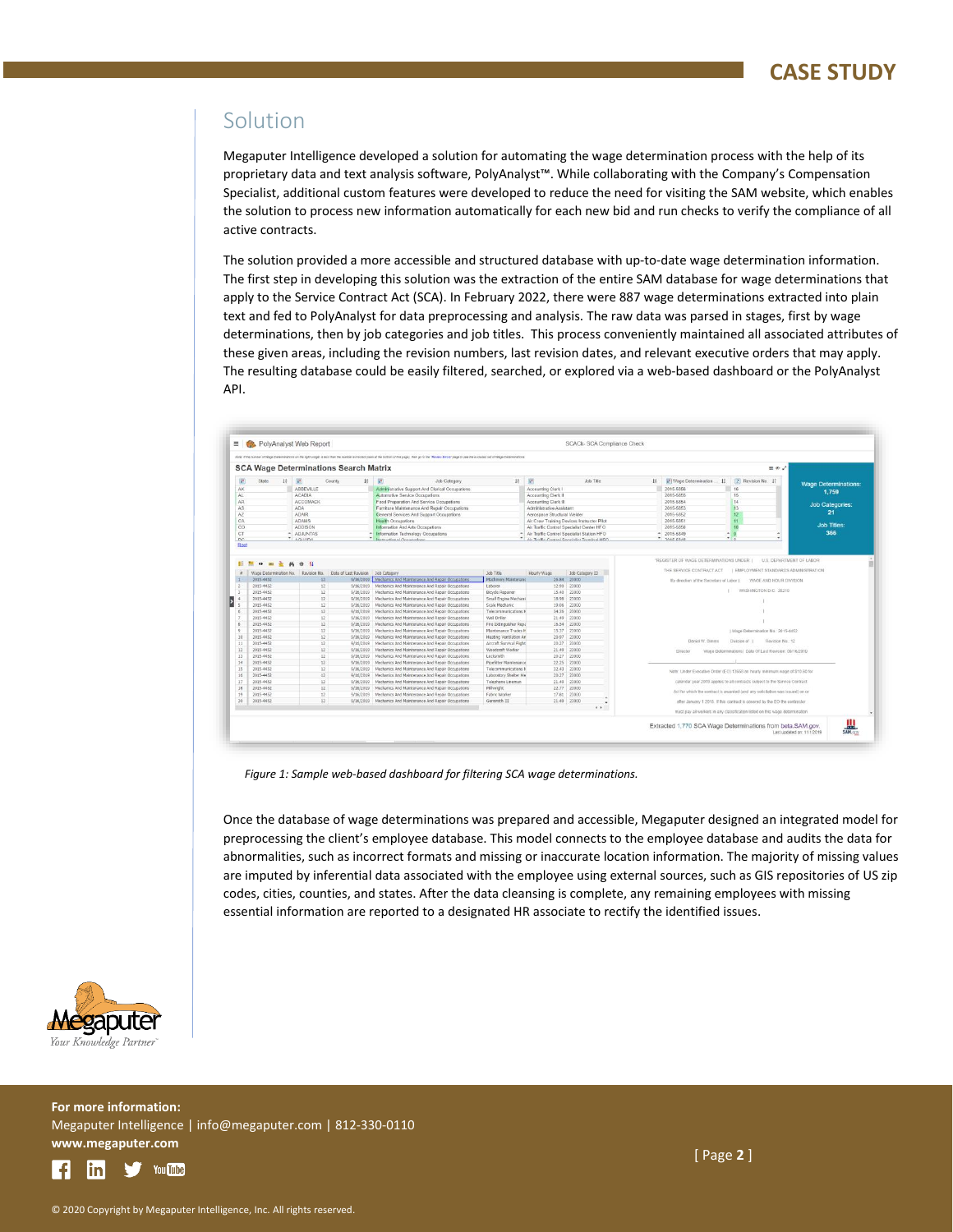#### **CASE STUDY**



One of the biggest problems, and most common with other companies, is the lack of mappings from internal job codes and titles to those of the SAM database. Depicted in Figure 2 is a word cloud of the most prevalent job titles that are missing a SAM job code. This display of job titles enables an HR associate to prioritize their work on mapping the Company's job codes, thereby improving the comprehensiveness of the solution.

#### *On Left: Figure 2: Word cloud of unmapped employee job titles*

A built-in scheduler module of PolyAnalyst was enabled to provide the Company with updates about when, and if, any relevant employees fell below the prevailing wage. Relevant employees can be defined as those employees who are associated with an active or proposed government contract. The notification recommends they open a customized web report dashboard (see Figure 3 below), allowing the user to navigate the results for active contracts. This same dashboard can be updated to run the analysis on a single batch or multiple batches of new bid projects by either manually selecting required wage determinations or uploading a list.



*Figure 3: Non-compliance Cost Summary Report.*

The solution utilized natural language processing (NLP) techniques in order to extract key information needed, including details about executive orders that take priority over any listed hourly rates within a wage determination. For example, EO 13658 stipulates (as seen below) "…an hourly minimum of \$10.80 for calendar year 2020 applies to all contracts subject to the Service Contract Act as of January 1, 2015". PolyAnalyst subsequently looks for declarations of applicable executive orders, extracts the determination of the new minimum wage, and automatically applies it accordingly to the final calculations totaling the business cost for the Company.